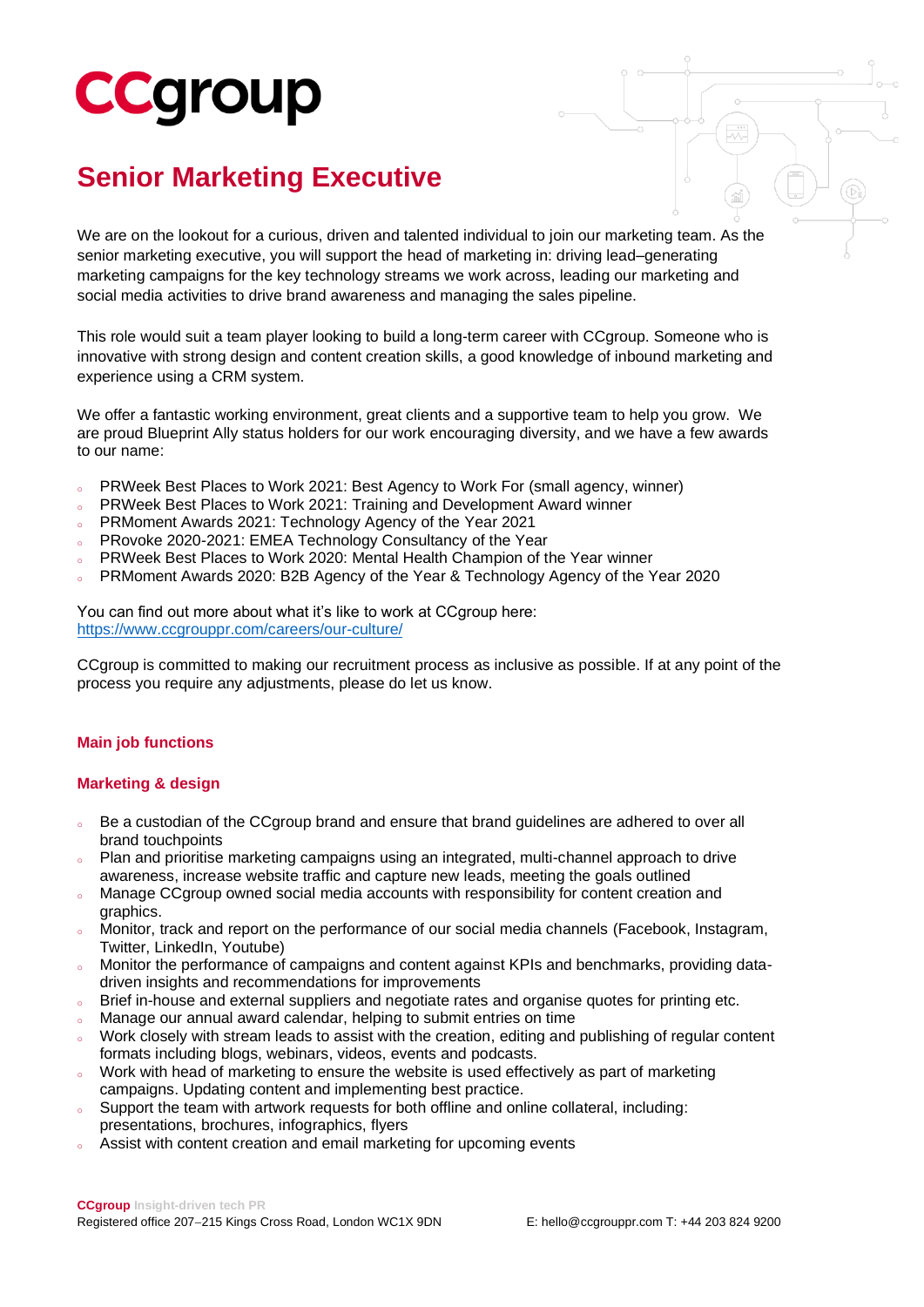## **CCQroup**

#### **Business development**

- Support in creating and designing proposals for new business pitches
- o Tracking new business leads across all streams and services
- o Take ownership of the CCgroup pipeline, creating monthly reports across sales and marketing activity
- <sup>o</sup> Determine and suggest improvements to current databases, systems and processes
- Management of our CRM. HubSpot. Developing and tracking lead nurturing campaigns, creating emails to support insight campaigns, updating lead scoring data and keeping the senior team trained on how to use it

#### **Internal communications**

- <sup>o</sup> Help to create and distribute content for employee engagement
- Ensure internal communication messages are consistent with external communication messages
- o Respond to feedback from staff and adjust communications content accordingly
- Support in the distribution and follow-up of client surveys twice a year
- Keep CCgroupies informed of digital marketing trends and practices with regular (at least twice annual presentations)

#### **Finance**

- Input expenses correctly and on time
- Raise supplier Purchase Orders

#### **Research & knowledge development**

- o Consume content relevant to key marketing areas, demonstrating the establishment of knowledge and sharing relevant items with the team
- o Demonstrate a good understanding of the marketing mix
- Commit to securing CIM Continuous Professional Development certification every year
- Attend B2B marketing industry and technology-related events
- o Conduct annual analysis of the marketing activities of our top competitors
- Stay up to date with B2B marketing techniques and ensure we are continually adhering to industry best practice

#### **Desired experience**

- <sup>o</sup> A strong track record and at least three years' experience in marketing
- Previous experience of working in a marketing agency or B2B technology business
- An understanding of the marketing mix and the role PR plays in it
- Completed the CIM certificate or introductory certificate to marketing
- <sup>o</sup> Experience in graphic design
- o Understanding and working experience of marketing automation software, preferably HubSpot
- <sup>o</sup> Knowledge of the B2B technology sector
- <sup>o</sup> Fluent in English
- <sup>o</sup> Excellent written and verbal communication skills
- Social media savvy (LinkedIn, Twitter, Facebook, Instagram)
- A natural problem solver with the confidence to work independently using own initiative
- Proficient in Microsoft Office applications
- An excellent attention to detail and extremely well organised
- **Creative flair**